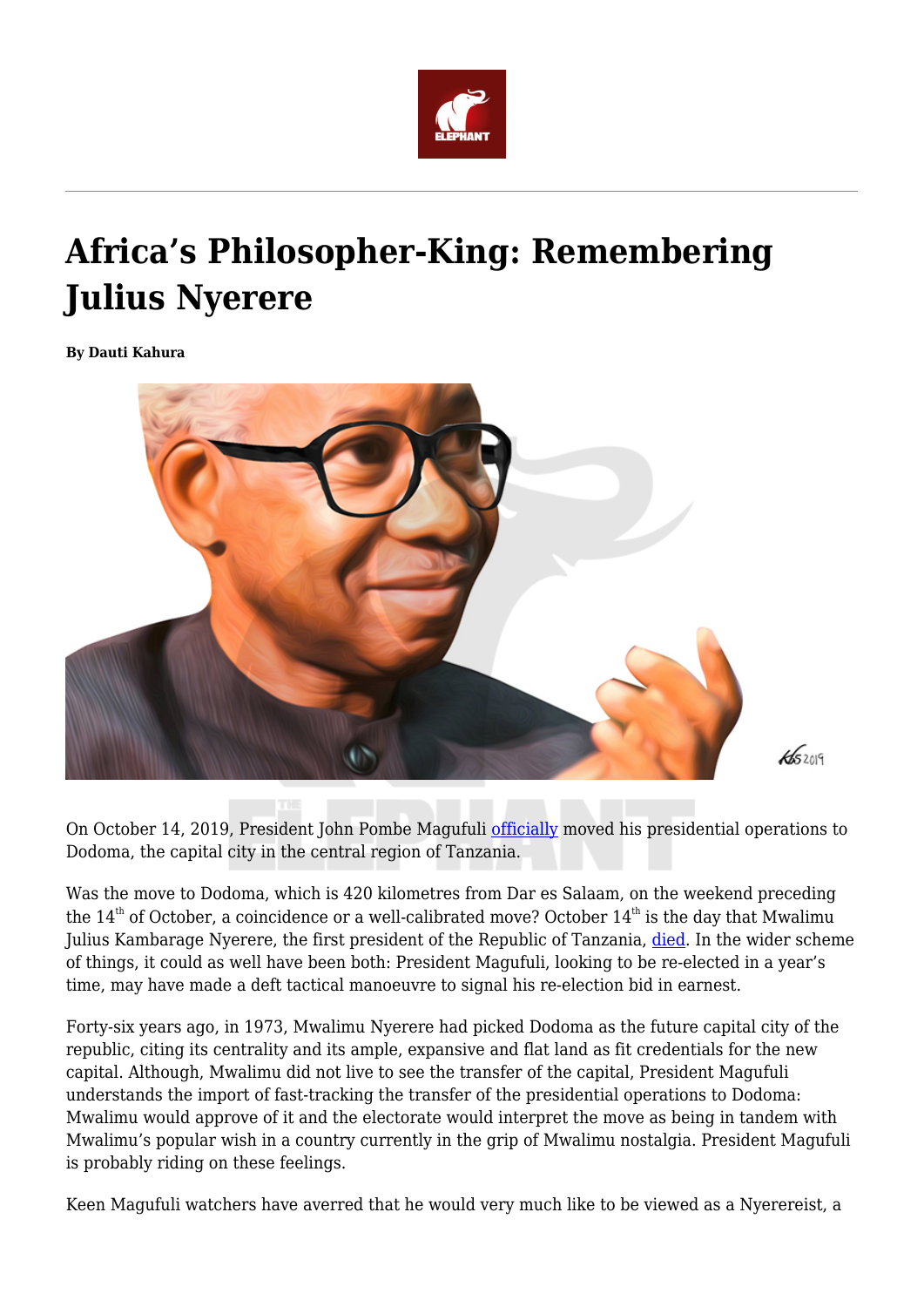man exemplifying the very (socialist) ideals of the post-colonial and independent Tanzania's founding father. It has not been lost to observers that like Mwalimu, Magufuli considers and carries himself as a teacher: he was a chemistry tutor long before venturing into elective politics. In effect, Magufuli sees himself as the modern Tanzanian Mwalimu, the latter-day Nyerere, who would very much want to be loved in the same vein as Mwalimu.

But this article is not about President Magufuli – it is about Mwalimu Nyerere – who 20 years ago this month, exited the scene and the curtains fell on the 20th century's arguably Africa's greatest political leader. October commemorates Nyerere, particularly in Tanzania, and generally in the rest of the African continent. In recent times, there has been a debate in Tanzania, led by the likes of Pius Msekwa, the former Speaker of the National Assembly (1994–2005), whether to commemorate October 14, the day Nyerere died or April 13, 1922, his date of birth. Msekwa posits that April 13 should be made a holiday in Tanzania.

# **The spirit that calls rain**

Mwalimu Julius Kambarage (the spirit that calls rain) Nyerere was born 97 years ago to his father Nyerere Burito (1860-1942) and his beloved mother Mugaya, who was the  $18<sup>th</sup>$  wife of Burito, the paramount chief of the tiny Zanaki tribe. He was named after a rain spirit – Kambarage – because he was born during a storm. And the name Nyerere commemorated a plague of armyworms that struck the time of his father's birth in 1862. Largely brought up by his mother, Nyerere converted to Catholicism at the age of 21and for the rest of his life, he would lead a Catholic life in deeds and words.

For a man whose relatives routinely lived past 90 years, Mwalimu "died young" in 1999 at the age of 77. Indeed, according to Nyerere himself, he was "a child" in the eyes of his chiefly clan: "In my clan, when your parents are still alive, you're a child," Nyerere remarked when he took a corpus of media personalities to the bedroom of his mother in Butiama, who had lived past 100 years. Nyerere came from a clan with the "gene of longevity". His brother Wanzagi lived up to 86 years, his maternal uncle died as the age of 96, and his father's brother (in African lingua, his elder father), died at the age of 95.

Mwalimu Julius Kambarage (the spirit that calls rain) Nyerere was born 97 years ago to his father Nyerere Burito (1860-1942) and his beloved mother Mugaya, who was the  $18<sup>th</sup>$ wife of Burito, the paramount chief of the tiny Zanaki tribe. He was named after a rain spirit – Kambarage – because he was born during a storm.

Once, while campaigning for Benjamin William Mkapa, the Chama Cha Mapinduzi (CCM) candidate in the first multiparty elections in 1995, Nyerere had boasted that he would still be around in 2005 – in time for the third multiparty elections. But four years later, he was diagnosed with leukaemia at St Thomas Hospital in London, where he remarked to his close family members who had kept vigil at his bed, "I know I won't live for long because I'm suffering from a terminal disease. I know Tanzanians are going to miss me, I'll miss them too and I'll pray for them once I depart for the hereafter world."

### **Disillusionment with the party he founded**

A founding member of CCM in 1977, a party he chaired till September 1991, Nyerere would later become so disillusioned with CCM apparatchiks that in early 1995, in a fit of anger, he proclaimed: "CCM is not my mother, I can leave it." Whether the reference to his mother was coincidental or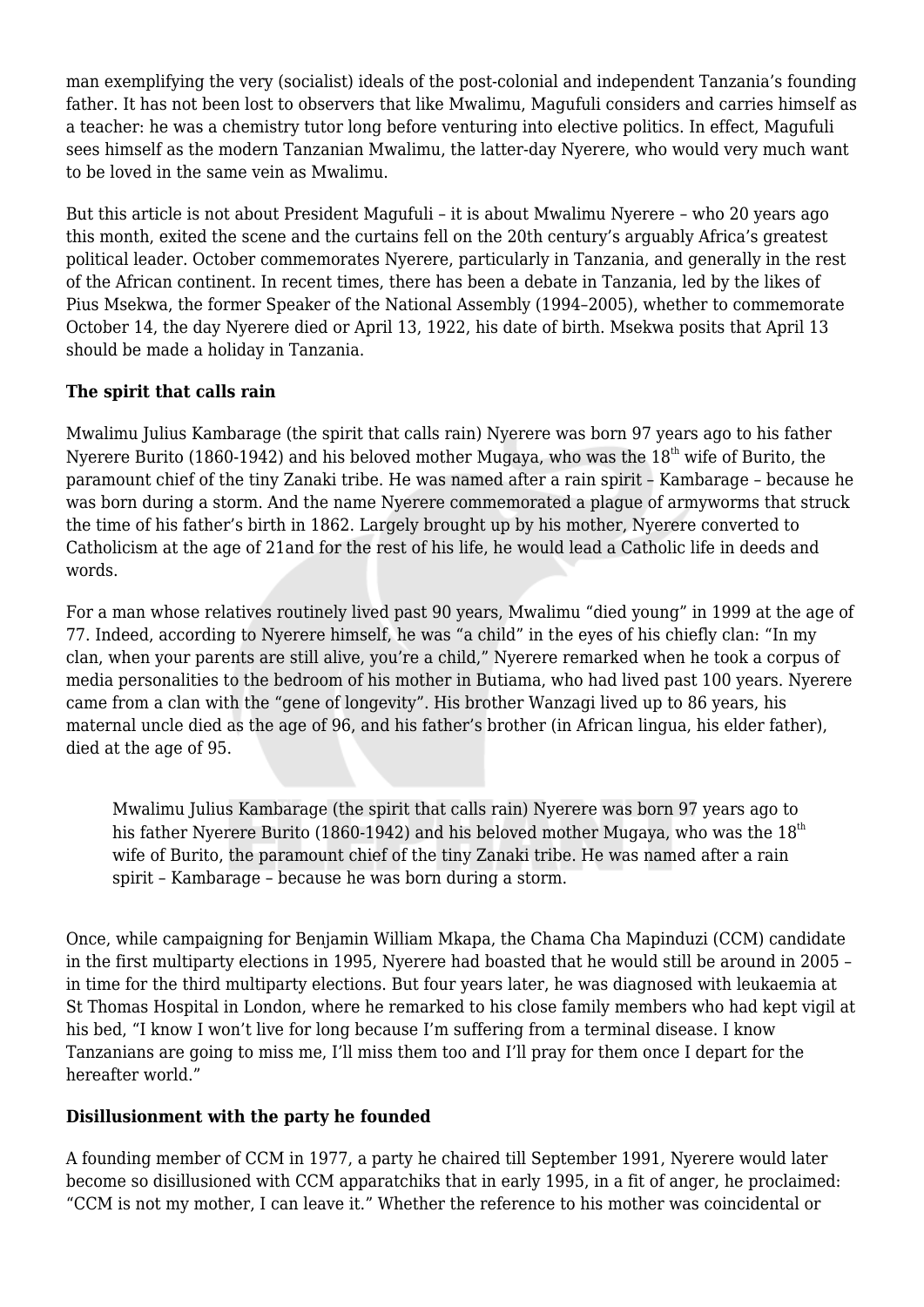intentional is probably neither here nor there, but by the time he was uttering this statement, his mother was still alive and was exerting a strong influence on her former president son's life.

Then to show his great disenchantment, he openly rebuked the party leaders, including President Ali Hassan Mwinyi, who he termed as a "weak person who is easily swayed". In the last booklet that Nyerere penned – *Uongozi Wetu Na Hatima ya Tanzania* (Our Leadership and the Fate of Tanzania), he referred to Mwinyi as a "weakling".

Really miffed by the happenings at CCM, Tanzanians saw a side of Nyerere that they had not witnessed. When Augustine Lyatonga Mrema, the then flamboyant Minister of Home Affairs, Labour and Youth Development, quit CCM in a huff to join the nascent opposition, Nyerere publicly defended him and reproached the CCM.

A month before the first multiparty elections in November, 1995, Nyerere proclaimed: "I cannot let the country go to the dogs." Even when he was no longer at the epicentre of power, he ensured that the pendulum of power swung according to his wishes.

In 1995, the year of the first multiparty elections in Tanzania, Nyerere was applauded for the first time since retiring as president in 1984 for castigating a government that he believed had taken to alienating itself from the people. He launched his onslaught on CCM leaders' misdemeanours, which he said were contrary to the party's policies. Nyerere was so popular that had he wanted to have a go at the presidency, again, he would have rode home on a triumphant note.

In that year, Nyerere single-handedly picked his political protégé Benjamin Mkapa, the then Minister for Higher Education, Science and Technology, and campaigned for him across the country as the CCM's flag bearer. With Nyerere's backing, Mkapa, who once edited the government-owned newspaper the *Daily News* and its sister paper *Sunday News*, overcame the opposition to win the presidency. Nyerere, aware of the infighting within CCM, had deftly picked Mkapa, an intellectual who then had an unblemished record in the civil service and parliament, to assuage the feelings of his contemporaries in the party.

Who were some of his contemporaries? Edward Mrisho Lowassa, the then Minister of Lands and Urban Development and Jakaya Mrisho Kikwete, a former army officer and who would become the Minister of Foreign Affairs and Minister of Finance.

A month before the first multiparty elections in November, 1995, Nyerere proclaimed: "I cannot let the country go to the dogs." Even when he was no longer at the epicentre of power, he ensured that the pendulum of power swung according to his wishes.

Lowassa in 1995 was 43 years old and rich. At the CCM national committee meeting in Dodoma, Nyerere asked a few unsavoury questions concerning Lowassa's wealth. That sealed his fate. As for Kikwete, then 45, his religious affiliations must have worked against him in 1995. He is Muslim. Opposition to Mwinyi, a Muslim, had grown and Tanzanians in 1995 were reluctant to be led by another Muslim.

Nyerere had read the mood of the Tanzanians well: in selecting Mkapa as a compromise candidate in a field of 16 CCM party presidential candidates, he had appeased the party loyalists (*wakereketwa*), who had been disenchanted that Lowassa had not been picked by the party. More importantly, Nyerere not only picked a Christian, but a Catholic. Still, supporters of Tanzania's multiparty system will always remember Nyerere as the man who paved the way for pluralistic politics in the country.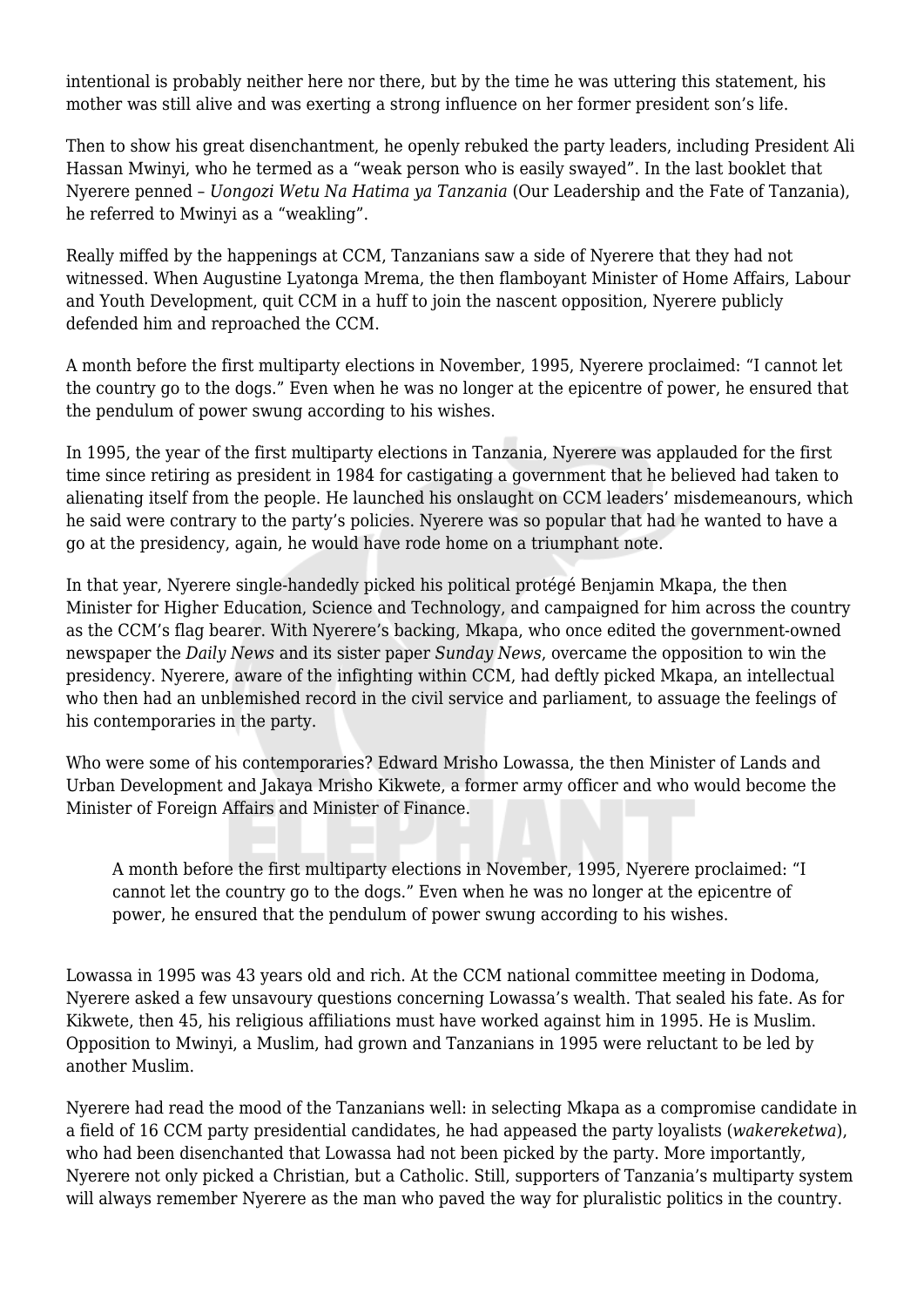Once described by Prof Ali Mazrui, as a "heroic failure", Nyerere remained the embodiment of Tanzanian politics, looming large over Tanzanians like a colossus. (Nyerere once praised Mazrui as a famous public intellectual and interlocutor. When they met, he is reported to have said, *"Nasikia sifa tu"* [I can only luxuriate in your fame].)

The theme of "heroism" in Nyerere's life would recur later in life when the Tanzanian Catholic clergy would seek to venerate him for his "saintly" deeds.

Nyerere was famous by all means, famous in the style of Socrates' words: Fame is the perfume of heroic deeds. A philosopher-king, Nyerere went further to perfect Socrates' epigram – fame is the perfume of heroic deeds and spectacular failures. Nyerere failed spectacularly in some of his political experiments.

# **The Arusha Declaration and its aftermath**

In October 1995, one month before the general elections, I met Abdulrahman Mohamed Babu, the Zanzibari Marxist intellectual and former Minister of Economy of Tanzania, at the Gandhi Hall in Mwanza, the lakeshore town on the shores of Lake Victoria in western Tanzania. "Anybody who wants to understand Nyerere must begin first by demystifying him," said Babu in his introductory remarks.

For the 23 years that he was in power, said Babu, Nyerere shaped and reshaped the destiny of a nation with the single-mindedness of a chief, convinced that Tanzania's fate lay in "African Socialism" – a concoction of scientific socialism and African communalism. So, in February 1967, Nyerere came up with a blueprint that Babu believed Nyerere wrote himself: *Azimio la Arusha* (The Arusha Declaration). And for the next two decades, the document's philosophy formed the basis of Ujamaa (loosely translated as brotherhood). This led to the formation of rural collectives (Ujamaa villages) for agricultural production and the nationalisation of industries. The philosophy underplayed ethnicity and focused on unity. However, this radical experiment turned out to be a monumental failure. Till today, there is a section of Tanzanians who are rankled by those heady days of the disastrous Ujamaa policy.

In August 1984, Nyerere, who in his spare time had translated two of Shakespeare's plays – *Julius Caesar* and *Merchant of Venice* – into Kiswahili, coined a new Kiswahili word: *kungátuka*, meaning to retire. And with that he left the Msasani State House that faced the Indian Ocean in Dar es Salaam.

Once referred to as a cunning fox by Deng Xiaoping, the Chinese supreme leader, Nyerere later shifted positions on *kungátuka* and said: *"Sikungátuka…nimefanya kutoa guu."* I didn't retire…I just relocated my foot.

I met Nyerere twice: once in a political meeting in Mwanza where, as master and servant politician, he was doing what he knew best: dazzling the crowd and mesmerising them with his magic wand. The second time was in a gathering of a graduating class, where again the philosopher-king was at ease, bantering away with the graduates and their professors alike. On both occasions, I got the impression that Nyerere was ever the king-maker, the philosopher-king, whose words everybody hung onto.

For the 23 years that he was in power, said Babu, Nyerere shaped and reshaped the destiny of a nation with the single-mindedness of a chief, convinced that Tanzania's fate lay in "African Socialism" – a concoction of scientific socialism and African communalism.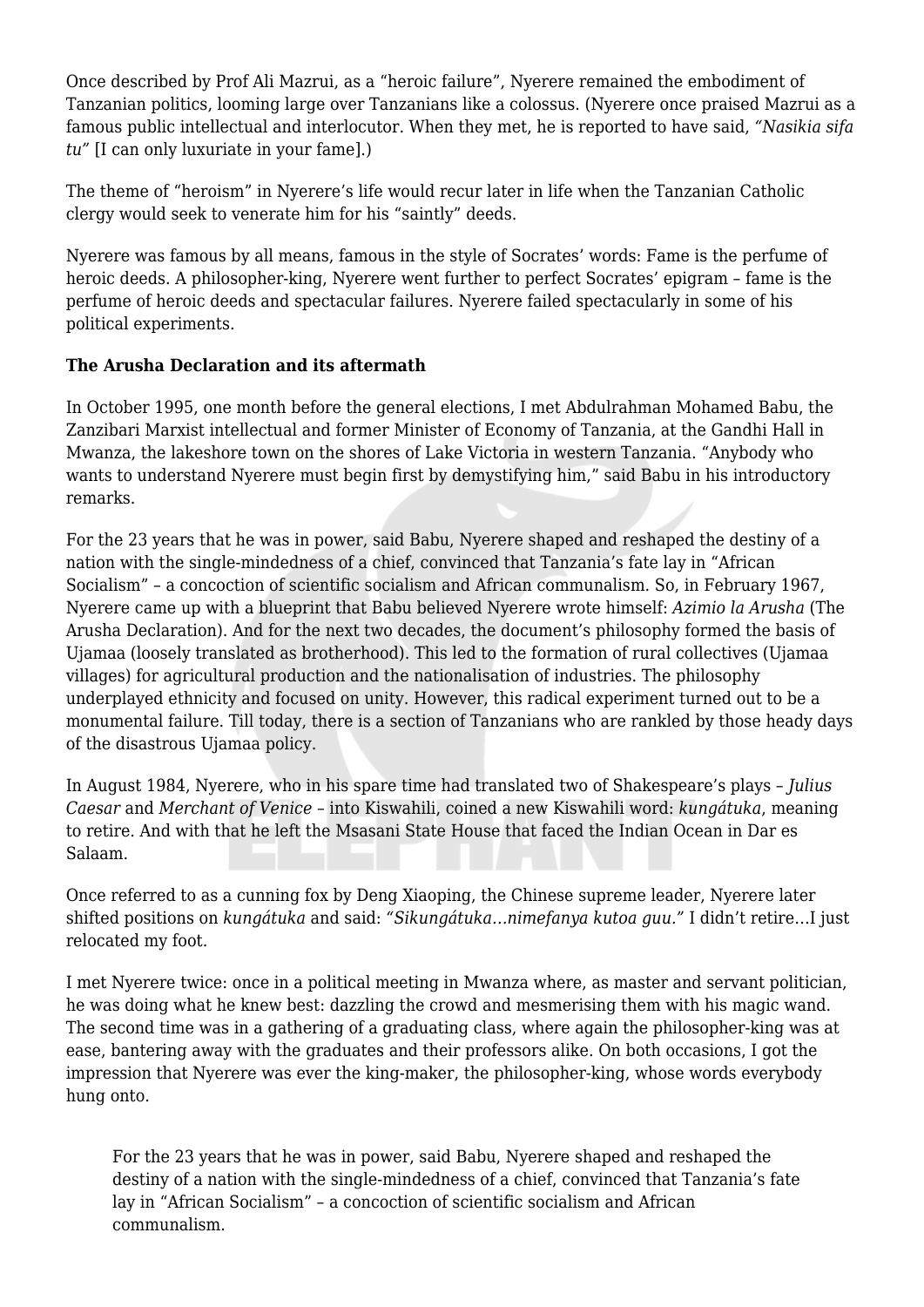Feted at home and abroad, Nyerere had the simplicity of the underclass and the power and gait of aristocracy. He exuded exceptional political morality and was celebrated in the West by the liberal left. He became the darling of left-leaning governments in Europe, such as Sweden, which poured donor aid into the country and held Nyerere up as an example of good African leadership. Mwalimu stood like a beacon of rationality, sobriety and princely leadership. In essence, Mwalimu was an institution unto himself. Sometimes referred to as the "peasant-president", Nyerere had the privileges of a royal prince who found himself among real peasants who could only marvel at his power and grandeur.

As part of the crop of post-colonial African leaders who emerged in the 1950s, Nyerere carried with him huge dreams – oftentimes huger dreams than he could find time to interpret in his lifetime. Sometimes in the process of interpreting those dreams, he got carried away and possessed by them and anybody who did not dream along, or proffered a different interpretation, found himself at a crossroads and at odds with the mighty Mwalimu.

For instance, when cabinet minister Oscar Kambona disagreed with some of the tenets of the Arusha Declaration, he found himself in exile. Babu, after being released from detention by Mwalimu, opted to live in exile as well, in the "cold climes of London", as he used to refer to the harsh British climate. Even the Sykes brothers, who had been influential in founding the TANU party (which later morphed into CCM), and who had funded it and had even inviting Nyerere to join it in the mid-1950s, opted to stay put and gradually melt into political oblivion.

At a time when the institution of the presidency was synonymous with an individual and state-led development, we must give it to Nyerere for stepping aside (for whatever reason) and allowing his protégé to take over.

# **The Catholic president**

Seven years after his death, the Tanzania Episcopal Conference (TEC), through the cooperation of the Musoma Diocese, opened a cause for Nyerere's beatification with the approval of the Vatican. The Catholic leadership of Tanzania throughout Nyerere's reign loved him: the Catholic church was the only institution whose properties were not nationalised with the advent of the Arusha Declaration. The church continued to run its hospitals and schools, and to own its huge tracts of land without the state intervention.

After TEC's proposition, an Italian, Silvia Cinzia Turrin, wrote an essay on Nyerere: *Nyerere, il maestro. Vita e utopie di un padre del lÁfrica, Cristiano e socialista* (Nyerere, the teacher. Life and utopia of an African priest, a Christian and socialist.)

The Catholic church in Tanzania, with the tacit approval of the Maryknoll Fathers, and the American missionary group that first went to Tanzania as White Fathers at the beginning of the 20th century, and who ran Musoma diocese, spoke of Nyerere's heroism within the Catholic church. They argued that Nyerere was fit for canonisation because of his saintly deeds. While Prof Mazrui saw Nyerere as a heroic failure, the Catholic church in Tanzania saw Nyerere as the exemplification of an ideal Catholic.

In the Catholic church, canonisation or sainthood is the church's official recognition that the person so declared has performed heroic deeds (on earth) and is without doubt with God in heaven. Pastorally, it has an even greater significance; it means that the church has put forward the life of the person in question as an example for all Catholic faithfuls to follow during their pilgrimage towards the final vision of God at death – the beatification. Nyerere's beatification is currently one of the 44 pending cases from the African continent.